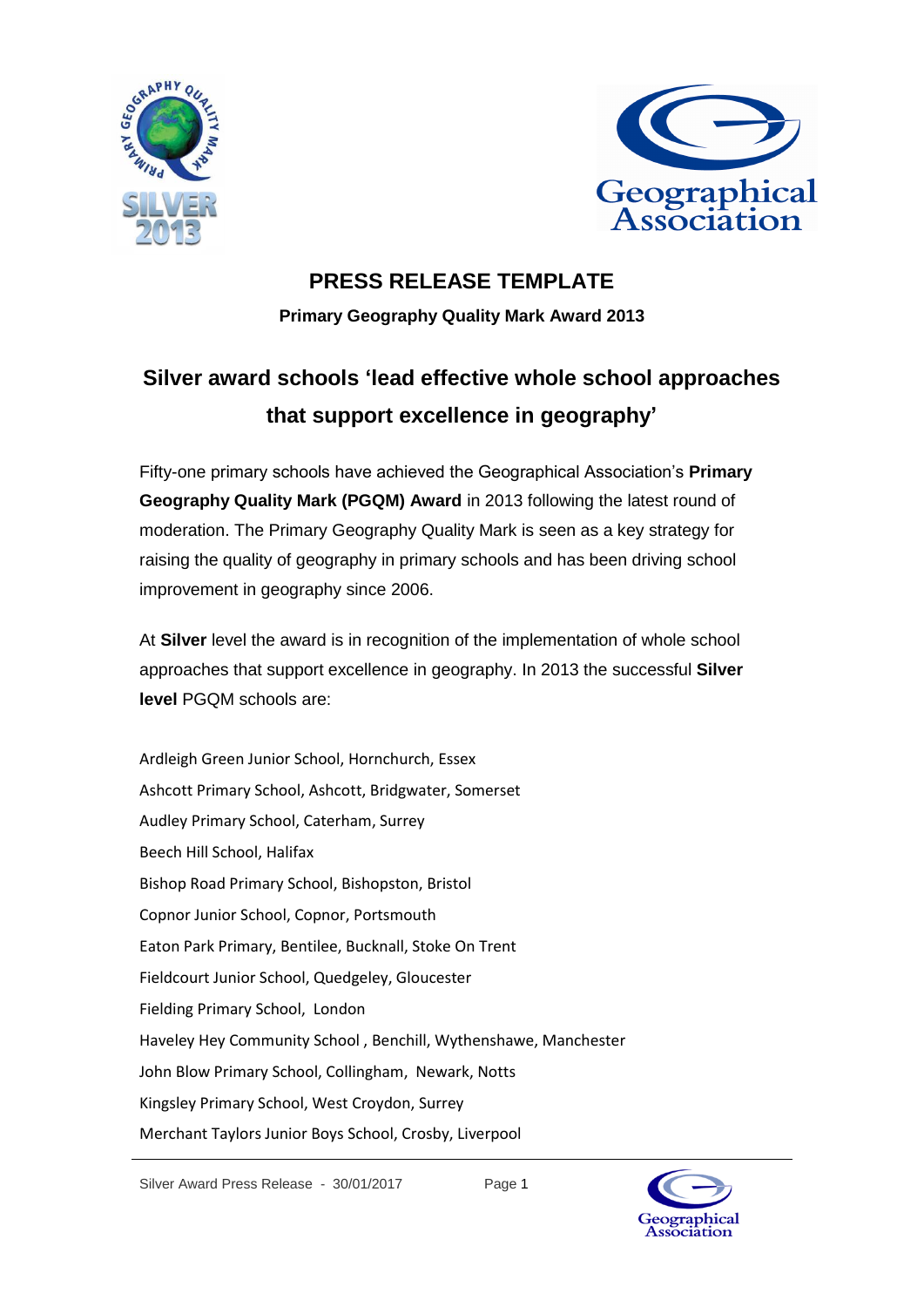Mylnhurst Prep School & Nursery, Ecclesall, Sheffield South Walney Junior School, Walney Island, Barrow in Furness, Cumbria St Austin's RC Primary, St Helens, Merseyside St Asaph VP Infant School, St Asaph, Denbeighshire St Georges (VC) CE Primary School , Wrotham , Kent St Stephens Primary School, Twickenham The Willows Primary School, Wythenshawe, Manchester Thorn Grove Primary School, Chedle Hulme, Cheadle, Cheshire

In these schools teachers ensure policies impact on pupil learning and are not afraid to take risks, and innovate and challenge to achieve progress in geography. Key threads through the curriculum are inter-cultural understanding, local fieldwork, environmental issues and dilemmas connected with sustainability. These are explored in a variety of places across the world from local to global. These schools use creative approaches to stimulate learning and place a high value on using real life issues to promote understanding.

In total over 330 schools have achieved the Primary Geography Quality Mark award since its launch in 2006. This includes 71 who have achieved the award twice and seven who have achieved it three times. In this round we have seen a total of eleven schools achieve the Gold level, 21 the Silver level & 19 the Bronze level which the Geographical Association considers to be a significant achievement!

## **Paula Owens, The Geographical Association project leader for the PGQM award says:**

*"The Geographical Association moderators are always impressed by the high quality of the submissions and the work that has gone into ensuring that pupils have access to quality geography. It is heartening to see the range of schools across the country, and wider afield, who believe that a broad and balanced curriculum matters. When you have high-achieving 'Outstanding' schools who say that geography is an integral driver of their curriculum and schools in challenging contexts who explain how geography has helped to engage pupils and raise standards, it reminds us how powerful geography can be in knowledgeable hands.*

*We are seeing a greater number of schools using our CPD materials to develop their understanding of the subject and then engaging with the PGQM framework to drive improvement. These subject leaders have worked extremely hard to evidence not just what has been achieved but to show how it has impacted where it matters: on pupils' learning, understanding and enjoyment of the subject. This year we are*